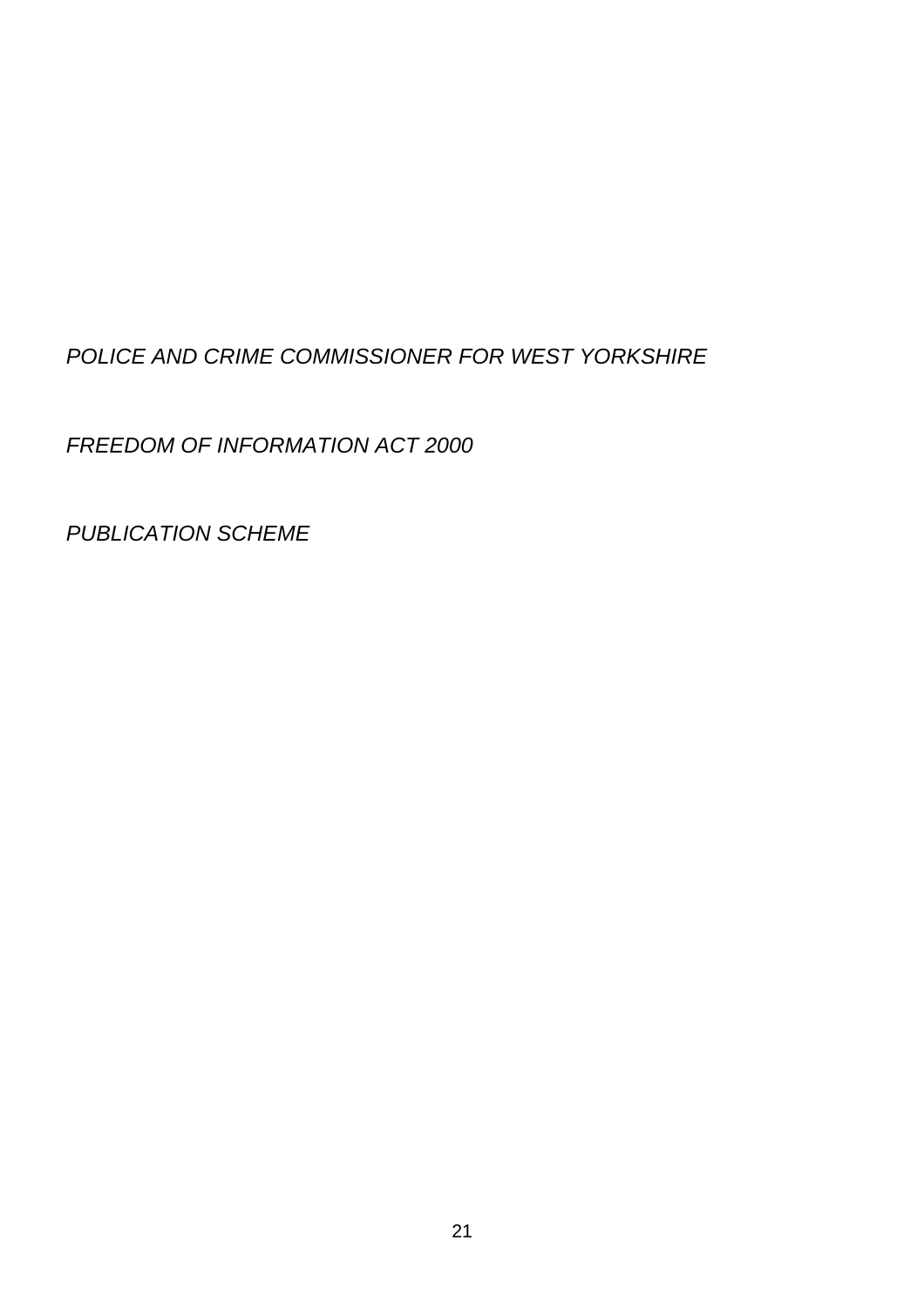## **CONTENTS**

#### **Part One: Introduction**

*Police and Crime Commissioner for West Yorkshire role and responsibilities* 

*Freedom of Information Act 2000* 

*Your rights and our responsibilities* 

#### **Part Two: What information is available**

#### **Part Three: Responsibility for the Commissioner's Publication Scheme**

*Contacting the Commissioner in relation to the Publication Scheme* 

*Charging for publications* 

*Copyright* 

*Requests for personal information* 

*Environmental Impact Regulations* 

*Comments and Complaints about the Publication Scheme* 

*Review of the Commissioner's Publication Scheme* 

*Availability of the Publication Scheme in other languages and formats* 

*Our Publication Scheme is accessible via the web at www.westyorkshire-pcc.gov.uk*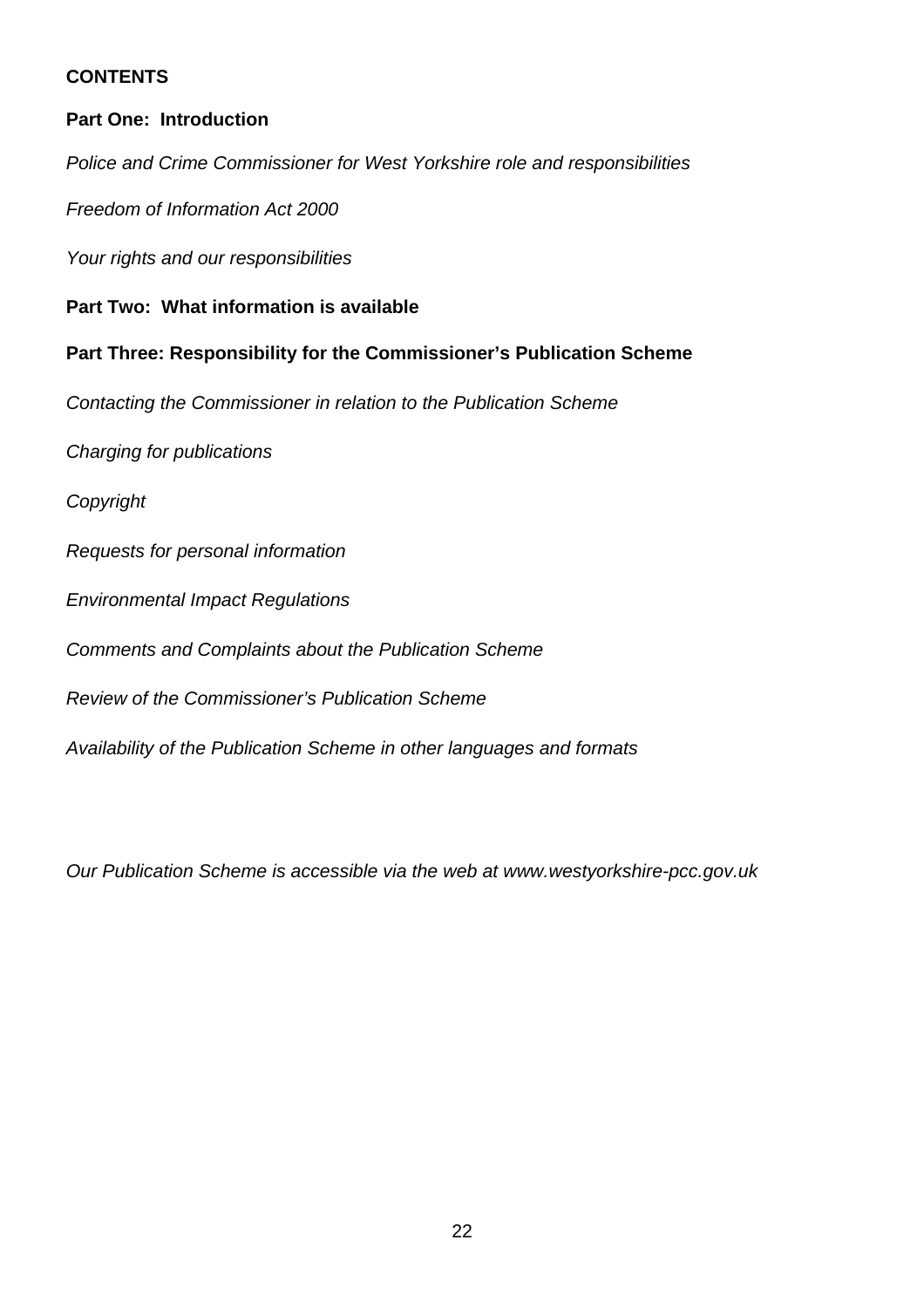## **Introduction**

# **Police and Crime Commissioner Role and Responsibilities**

The Police and Crime Commissioner for West Yorkshire took office on 22 November 2012. It is the Commissioner's job to ensure that there is an efficient and effective police force for West Yorkshire and to make sure that the Chief Constable and Force are accountable to you in carrying out their responsibilities and serving our communities.

The Commissioner engages with the public and communities in West Yorkshire and holds the Chief Constable to account for the delivery of policing, sets and updates a police and crime plan, sets the Force budget and council tax precept and appoints and, where necessary, dismisses the Chief Constable.

# **It might help you to know that police operations are the responsibility of the Chief Constable and Force and information on individuals is more likely to be held by the Police than the Commissioner.**

## **The Freedom of Information Act 2000**

The Freedom of Information Act 2000 received Royal Assent on 30 November 2000. It gives a general right of access to all types of recorded information held by public authorities, sets out exemptions from that right and places a number of obligations on public authorities. A 'public authority' is defined in the Act, and includes, but is not restricted to, central and local government, non governmental public bodies, the police, the health service and schools, colleges and universities. Any person who makes a request to a public authority for information must be informed whether the public authority holds that information and, subject to exemptions, supplied with that information.

#### **Your rights and our responsibilities**

Under the Freedom of Information Act the Commissioner must have a publication scheme setting out information that is routinely made publicly available.

The purpose of the publication scheme is to let you know what information is readily available from us without your needing to ask for it. By readily available we mean that the information is available on our website; can be obtained from us if you request it by letter, e-mail or telephone call; can be purchased from us; or can be found in a local library.

The scheme commits the Commissioner to:

- proactively publish or otherwise make available as a matter of routine, information, including environmental information, which is held by the Commissioner and falls within the classifications overleaf.
- specify the information which is held by the Commissioner and falls within the classifications overleaf.
- proactively publish or otherwise make available as a matter of routine, information in line with the statements contained within this scheme.
- produce and publish the methods by which the specific information is made routinely available so that it can be easily identified and accessed by members of the public.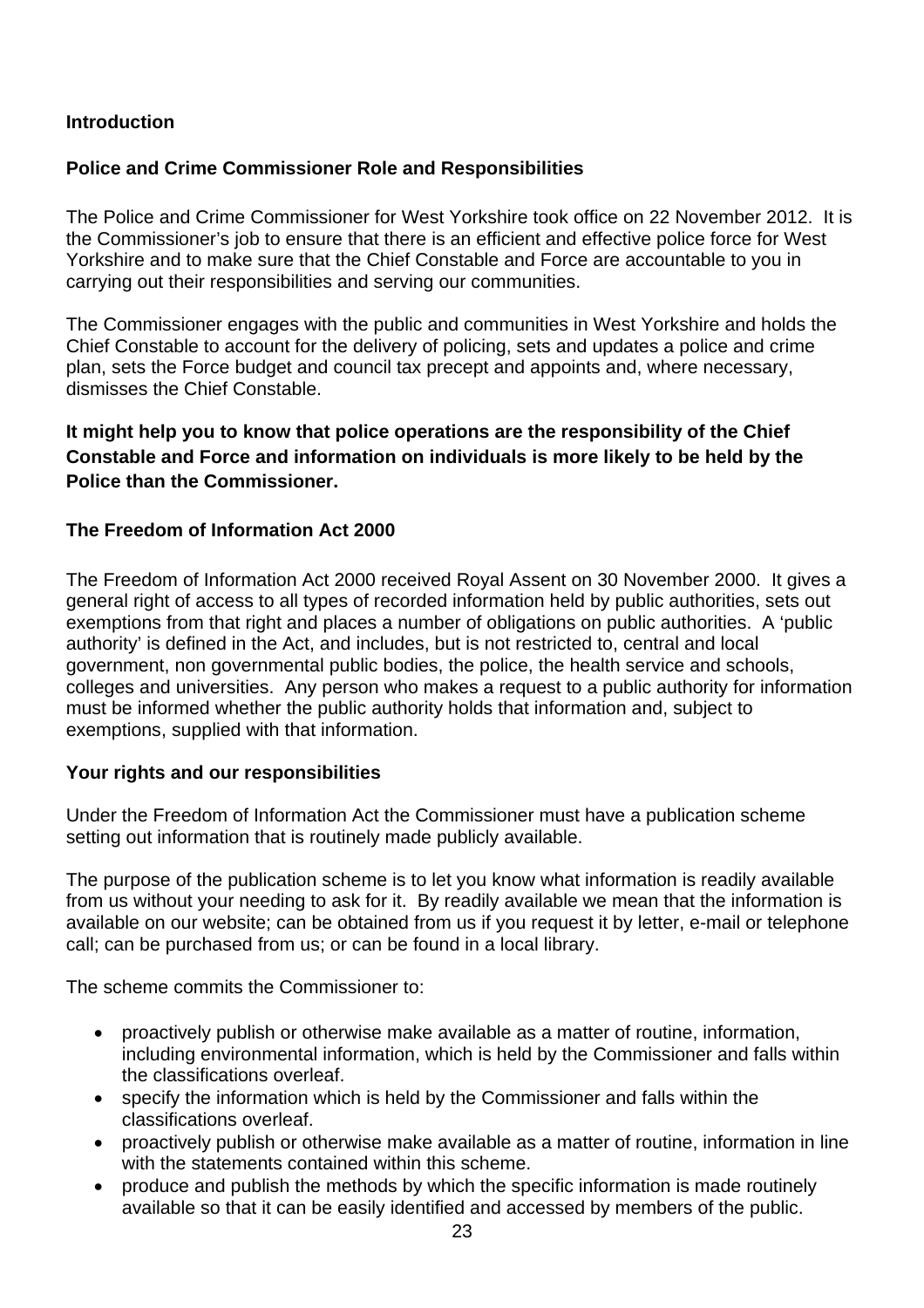- review and update on a regular basis the information the Commissioner makes available under this scheme.
- produce a schedule of any fees charged for access to information which is made proactively available.
- make this publication scheme available to the public.

Part 2 of our publication scheme sets out the classes or types of information that we publish or intend to publish.

When you ask us for information we will:

- let you know in writing whether we hold information you have asked for: and
- if we do, provide the information to you within 20 working days, unless it is subject to an exemption

We also have a duty to provide advice or assistance to you or anyone seeking information (for example in order to explain what is readily available or to clarify what is wanted).

## **Part Two: What information is available**

## **Introduction**

Under the Freedom of Information Act 2000, our publication scheme must say what classes, or broad types, of information the Commissioner already publishes or intends to publish. We aim to publish as much information as possible about our work through the scheme, except where it would not be in the public interest to do so, for example, because it might prejudice law enforcement or the health and safety of our staff, or our ability to secure best value from local policing because information is commercially sensitive.

For each class we briefly define the information contained in that class, the format in which it is available and whether the class includes chargeable material (chargeable material indicated by a "£" sign).

For those who do not have access to a computer, all information contained in this publication scheme (including the scheme itself) is available in hard copy form.

In exceptional circumstances some information may be available only by viewing in person. Where this manner is specified, contact details will be provided. An appointment to view the information will be arranged within a reasonable timescale.

Information will be provided in the language in which it is held or in such other language that is legally required. Where legally required the Commissioner will arrange for translation of information.

Obligations under disability and discrimination legislation and any other legislation to provide information in other forms and formats will be adhered to when providing information in accordance with this scheme.

The Commissioner publishes, or intends to publish, information under the following classes: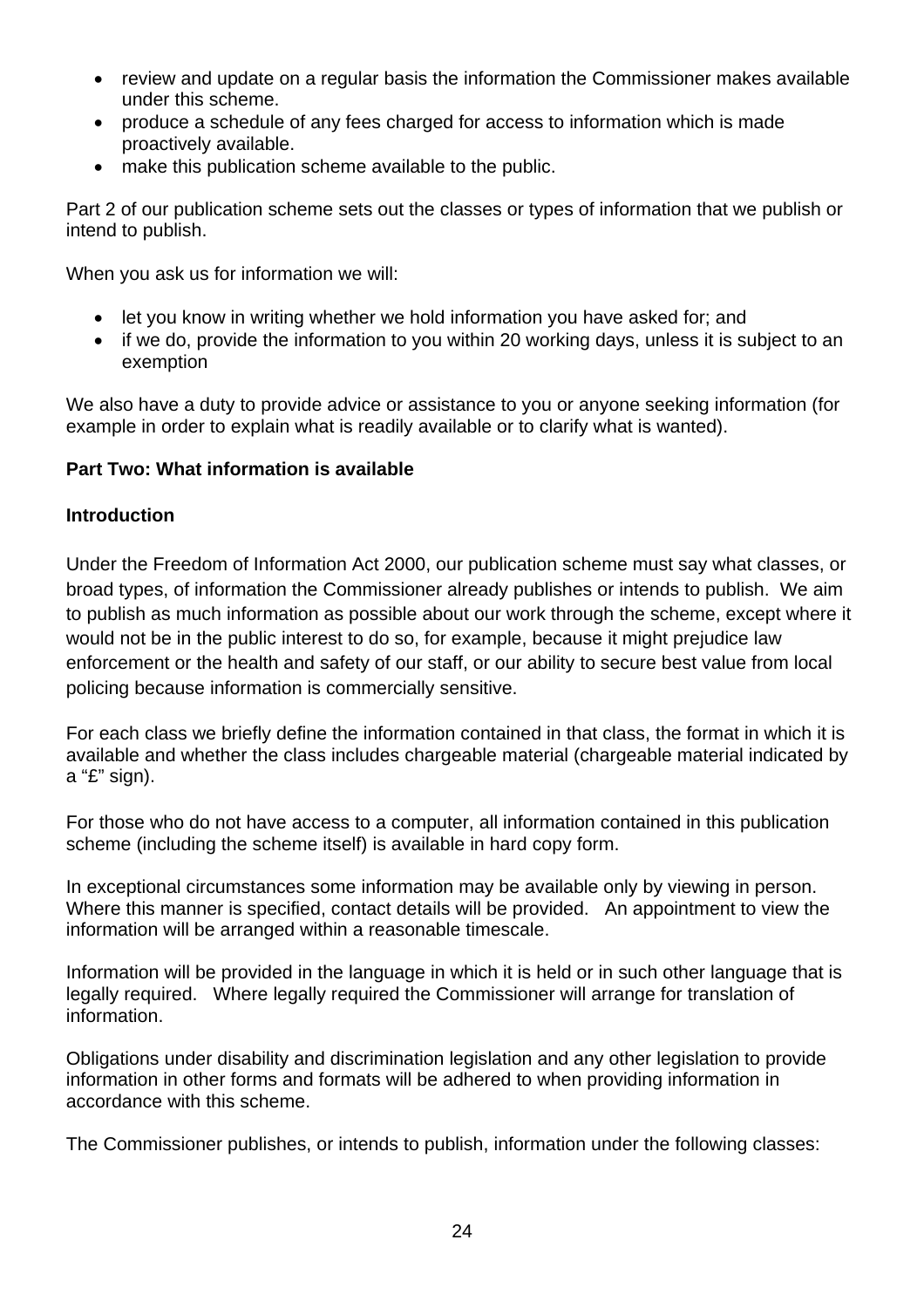#### **Classes of Information:** Who we are and what we do What we spend and how we spend it What our priorities are and how we are doing How we make decisions Our policies and procedures Lists and registers The services we offer

The classes of information will not generally include:

- Information the disclosure of which is prevented by law, or exempt under the Freedom of Information Act, or is otherwise properly considered to be protected from disclosure.
- Information in draft form.
- Information that is no longer readily available as it is contained in files that have been placed in archive storage, or is difficult to access for similar reasons.

| <b>Information</b>                                                            | <b>Format</b>       | Charge                       |
|-------------------------------------------------------------------------------|---------------------|------------------------------|
| Role and statutory responsibilities                                           | Website / hard copy | Free of charge single copies |
| Forthcoming events and appearances                                            | Website / hard copy | Free of charge single copies |
| Commissioner profile and manifesto<br>commitments                             | Website / hard copy | Free of charge single copies |
| Appointment of members to the Audit<br><b>Committee and Misconduct Panels</b> | Website / hard copy | Free of charge single copies |
| Commissioner activity log                                                     | Website / hard copy | Free of charge single copies |
| Membership of the Audit Committee                                             | Website / hard copy | Free of charge single copies |
| Departmental structure                                                        | Website / hard copy | Free of charge single copies |
| <b>Independent Custody Visiting Scheme</b>                                    | Website / hard copy | Free of charge single copies |
| Staff structure and responsibilities                                          | Website / hard copy | Free of charge single copies |
| Contact details of staff                                                      | Website / hard copy | Free of charge single copies |
| Contact details for the Commissioner                                          | Website / hard copy | Free of charge single copies |
| Geographical contacts                                                         | Website / hard copy | Free of charge single copies |
| <b>Independent Custody Visitor appointments</b>                               | Website / hard copy | Free of charge single copies |
| Chief Constable appointments                                                  | Website / hard copy | Free of charge single copies |
| Senior appointments policy and procedure                                      | Website / hard copy | Free of charge single copies |

| <b>Information</b>                  | <b>Format</b>       | <b>Charge</b>                |
|-------------------------------------|---------------------|------------------------------|
| Summary of revenue budget estimates | Website / hard copy | Free of charge single copies |
| Annual statement of accounts        | Website / hard copy | Free of charge single copies |
| <b>Budgets set for the Force</b>    | Website / hard copy | Free of charge single copies |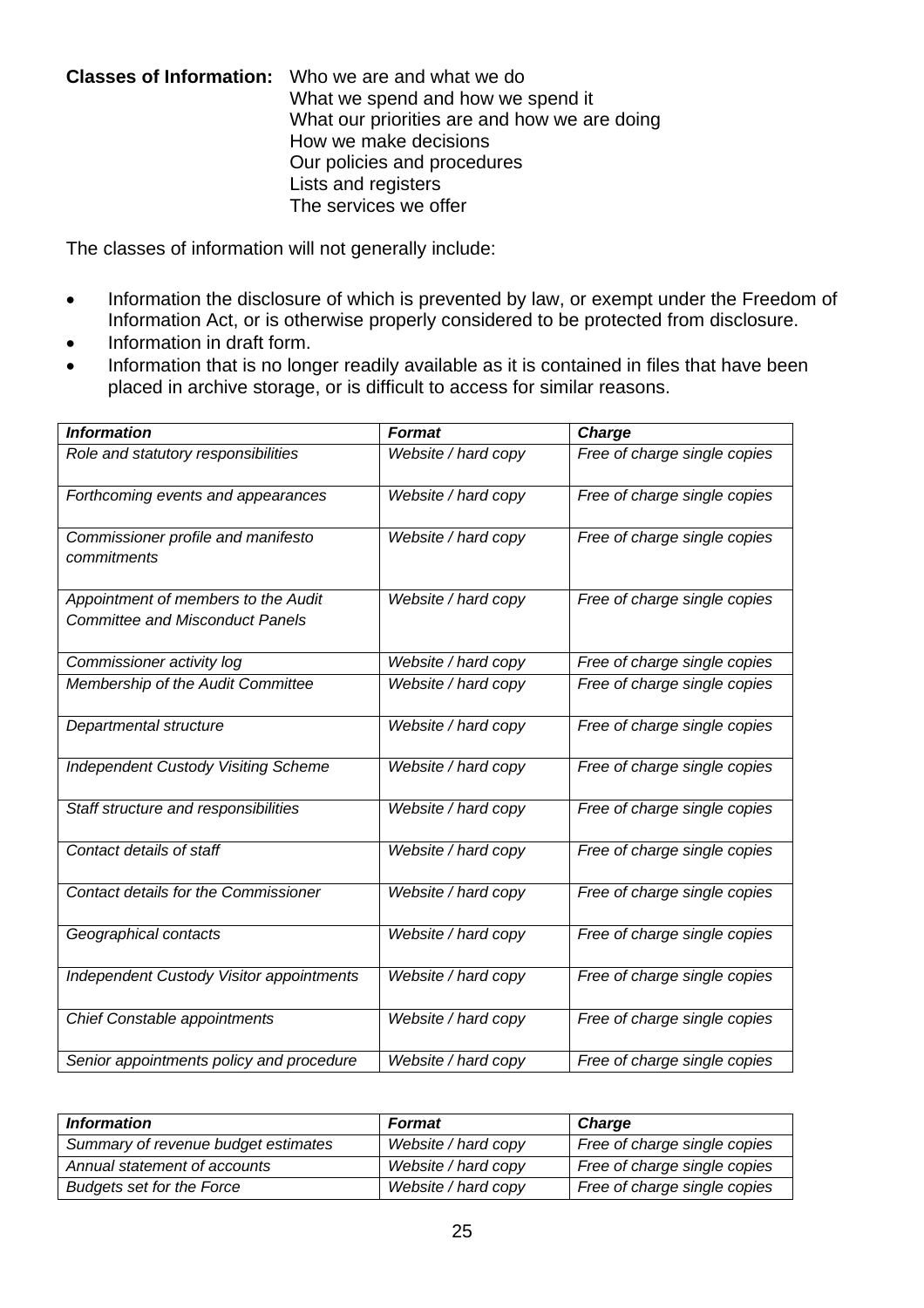| Expenses & allowances paid to the<br>Commissioner and senior employed staff,<br>with job descriptions, budgets and staffing<br>portfolios | Website / hard copy | Free of charge single copies |
|-------------------------------------------------------------------------------------------------------------------------------------------|---------------------|------------------------------|
| <b>Annual Audit Letter</b>                                                                                                                | Website / hard copy | Free of charge single copies |
| <b>Financial Audit Reports - PURE</b>                                                                                                     | Website / hard copy | Free of charge single copies |
| Internal financial regulations and delegated                                                                                              | Website / hard copy | Free of charge single copies |
| authority                                                                                                                                 |                     |                              |
| Contracts and tender documents (above<br>£10,000)                                                                                         | Website / hard copy | Free of charge single copies |
| Lists of contracts and tenders (from £500 to<br>£10,000)                                                                                  |                     |                              |
| Grants to local and voluntary agencies                                                                                                    | Website / hard copy | Free of charge single copies |
| Land and building assets                                                                                                                  | Website / hard copy | Free of charge single copies |
| Expenditure over £500                                                                                                                     | Website / hard copy | Free of charge single copies |

| <b>Information</b>                                                                    | <b>Format</b>       | Charge                       |
|---------------------------------------------------------------------------------------|---------------------|------------------------------|
| Policing plan                                                                         | Website / hard copy | Free of charge single copies |
| Force performance reports                                                             | Website / hard copy | Free of charge single copies |
| External inspection reports:<br><b>HMIC</b><br><b>Audit Commission</b><br><b>NPIA</b> | Website / hard copy | Free of charge single copies |
| Statistical information:<br>Performance reports<br><b>HR</b> statistics               | Website / hard copy | Free of charge single copies |

| <b>Information</b>                    | <b>Format</b>       | Charge                       |
|---------------------------------------|---------------------|------------------------------|
| Decision log                          | Website / hard copy | Free of charge single copies |
| Audit Committee terms of reference    | Website / hard copy | Free of charge single copies |
| Standing orders                       | Website / hard copy | Free of charge single copies |
| Consultation meetings schedule        | Website / hard copy | Free of charge single copies |
| Background papers for public meetings | Website / hard copy | Free of charge single copies |
| Equality impact assessments           | Website / hard copy | Free of charge single copies |
| Engagement strategy                   | Website / hard copy | Free of charge single copies |

| <b>Information</b>                        | <b>Format</b>       | <b>Charge</b>                |
|-------------------------------------------|---------------------|------------------------------|
| <b>Standing Orders</b>                    | Website / hard copy | Free of charge single copies |
| Terms of reference                        | Website / hard copy | Free of charge single copies |
| Code of Corporate Governance              | Website / hard copy | Free of charge single copies |
| <b>Financial Regulations</b>              | Website / hard copy | Free of charge single copies |
| Delegation to Officers                    | Website / hard copy | Free of charge single copies |
| Officer/Commissioner protocol             | Website / hard copy | Free of charge single copies |
| <b>Equality Scheme</b>                    | Website / hard copy | Free of charge single copies |
| Commissioner Business Plan                | Website / hard copy | Free of charge single copies |
| Freedom of Information Publication Scheme | Website / hard copy | Free of charge single copies |
| Employment policies & procedures          | Website / hard copy | Free of charge single copies |
| Complaints procedures                     | Website / hard copy | Free of charge single copies |
| Record retention policies                 | Website / hard copy | Free of charge single copies |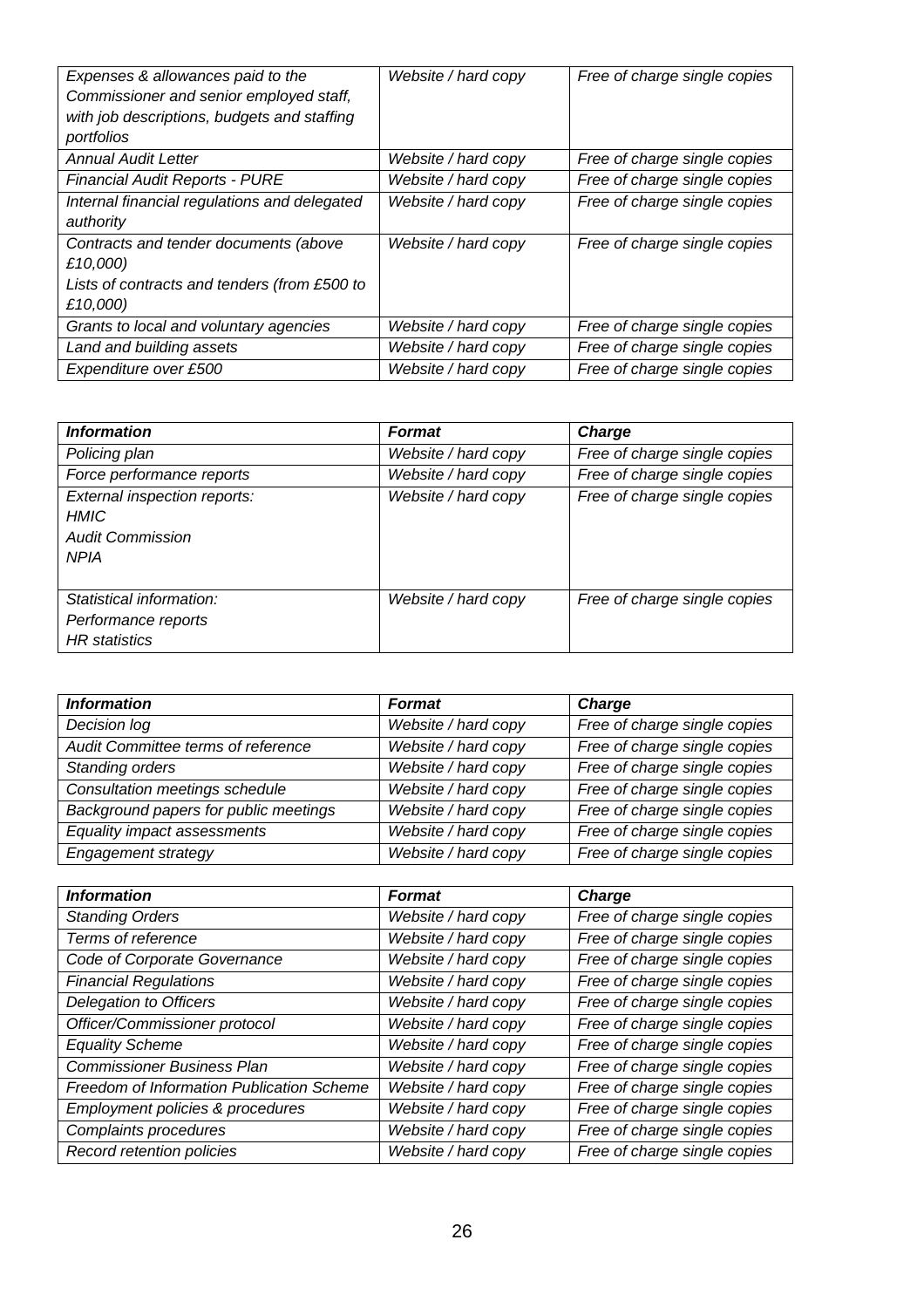| <b>Information</b>                          | <b>Format</b>       | <b>Charge</b>                |
|---------------------------------------------|---------------------|------------------------------|
| <b>Register of Commissioner's Interests</b> | hard copy           | Free of charge single copies |
| <b>Register of Gifts &amp; Hospitality</b>  | hard copy           | Free of charge single copies |
| Freedom of Information Disclosure Log       | Website / hard copy | Free of charge single copies |

| <i>Information</i> | <b>Format</b>       | Charge                       |
|--------------------|---------------------|------------------------------|
| Publications       | Website / hard copy | Free of charge single copies |
| Press Releases     | Website / hard copy | Free of charge single copies |

#### *Part Three: Responsibilities for the Commissioner's publication scheme*

The Chief Executive has overall responsibility for our publication scheme. The person responsible for maintaining and managing the publication scheme is: -

 Julie Reid Office of the Police and Crime Commissioner for West Yorkshire Ploughland House 62 George Street **Wakefield** WF1 1DL

 Telephone: 01924 294000 Fax: 01924 294008 E-mail: foi@westyorkshire-pcc.gov.uk

#### **Contacting the Police and Crime Commissioner for West Yorkshire**

If you wish to obtain a hard copy of our publication scheme you may write to, e-mail or telephone us at:

Office of the Police and Crime Commissioner for West Yorkshire Ploughland House 62 George Street **Wakefield** WF1 1DL

Telephone: 01924 294000 Fax: 01924 294008 E-mail: foi@westyorkshire-pcc.gov.uk

Our website also contains a copy of the publication scheme at www.westyorkshire-pcc@gov.uk

#### **Charges which may be made for Information published under this scheme**

The purpose of this scheme is to make the maximum amount of information readily available at minimum inconvenience and cost to the public. Charges made by the Commissioner for routinely published material will be justified and transparent and kept to a minimum.

Material which is published and accessed on a website will be provided free of charge.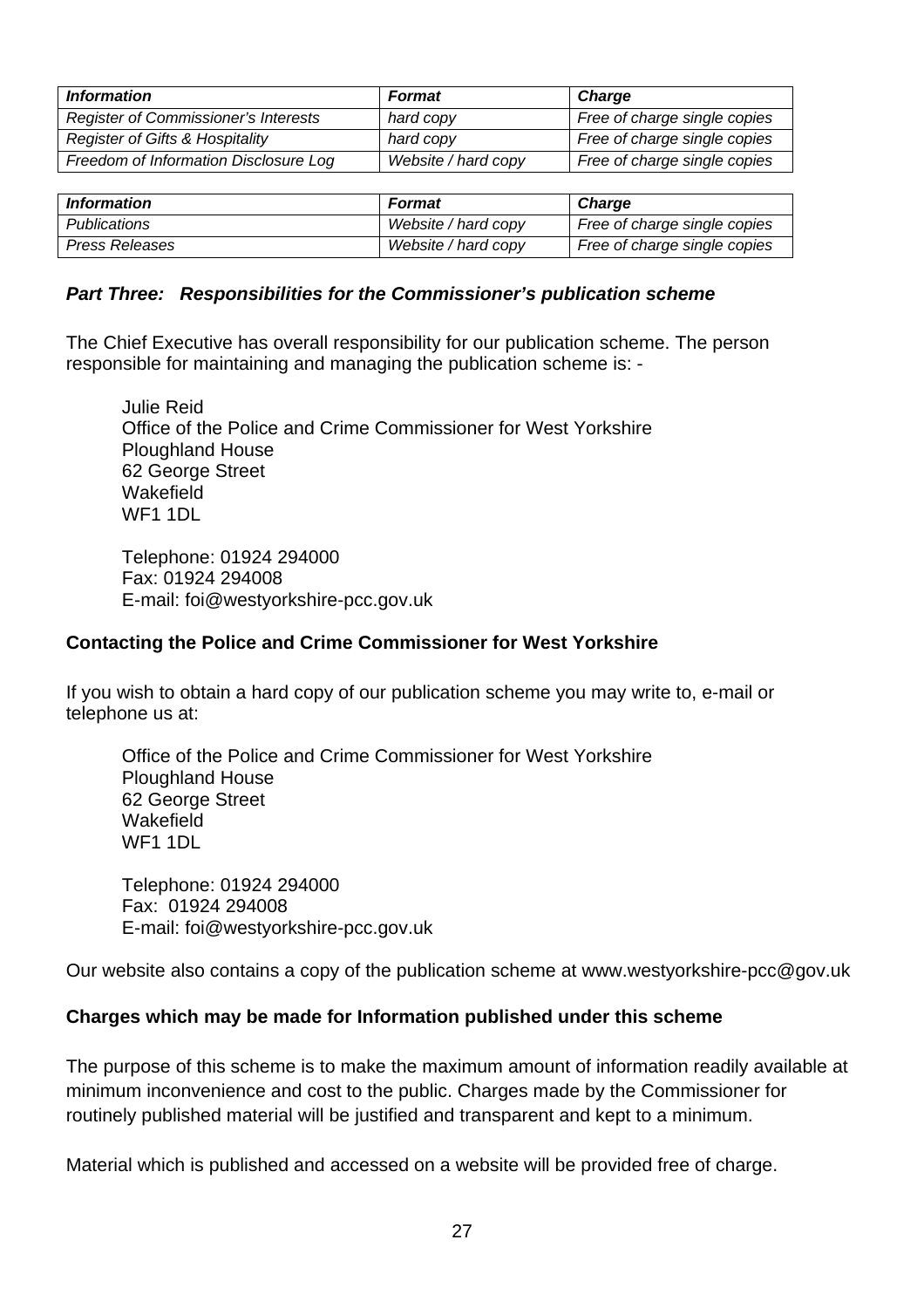Charges may be made for information subject to a charging regime specified by Parliament.

Charges may be made for actual disbursements incurred such as:

- photocopying
- postage and packaging
- the costs directly incurred as a result of viewing information

If a charge is to be made, confirmation of the payment due will be given before the information is provided. Payment may be requested prior to provision of the information.

# **Written Requests**

Information held by a public authority that is not published under this scheme can be requested in writing, when its provision will be considered in accordance with the provisions of the Freedom of Information Act.

# **Copyright**

Different bodies might own the copyright of material contained in our Scheme:

# **Police and Crime Commissioner for West Yorkshire Copyright Material**

For material where we own the copyright, it can be reproduced free of charge in any format or medium for research, private study or for internal circulation within an organisation. This is subject to the material being reproduced accurately and not being used in a misleading context. Where material is being republished or copied to others, the source of the material must be identified and our copyright acknowledged. The West Yorkshire Police and Crime Commissioner logo is also copyrighted and may not be reproduced other than as it appears on copied material.

# **Other Copyrighted Material**

Some material we include in our scheme may be the copyright of a third party. Our rights to hold and use such material do not extend to others. You must obtain authorisation from the copyright holder(s) concerned if you wish to copy or reproduce such material.

#### **Requests for Personal Information**

Under the Data Protection Act 1998, you already have a statutory right to have access to personal data we hold about you on computer or in a structured manual file (i.e. on paper). You also have the right to expect us, as the data controller, to ensure that data is:

- processed fairly and lawfully
- obtained for specific and lawful purposes
- adequate, relevant and not excessive
- accurate and where necessary kept up to date
- not kept for longer than is necessary
- processed in accordance with the rights of the data subject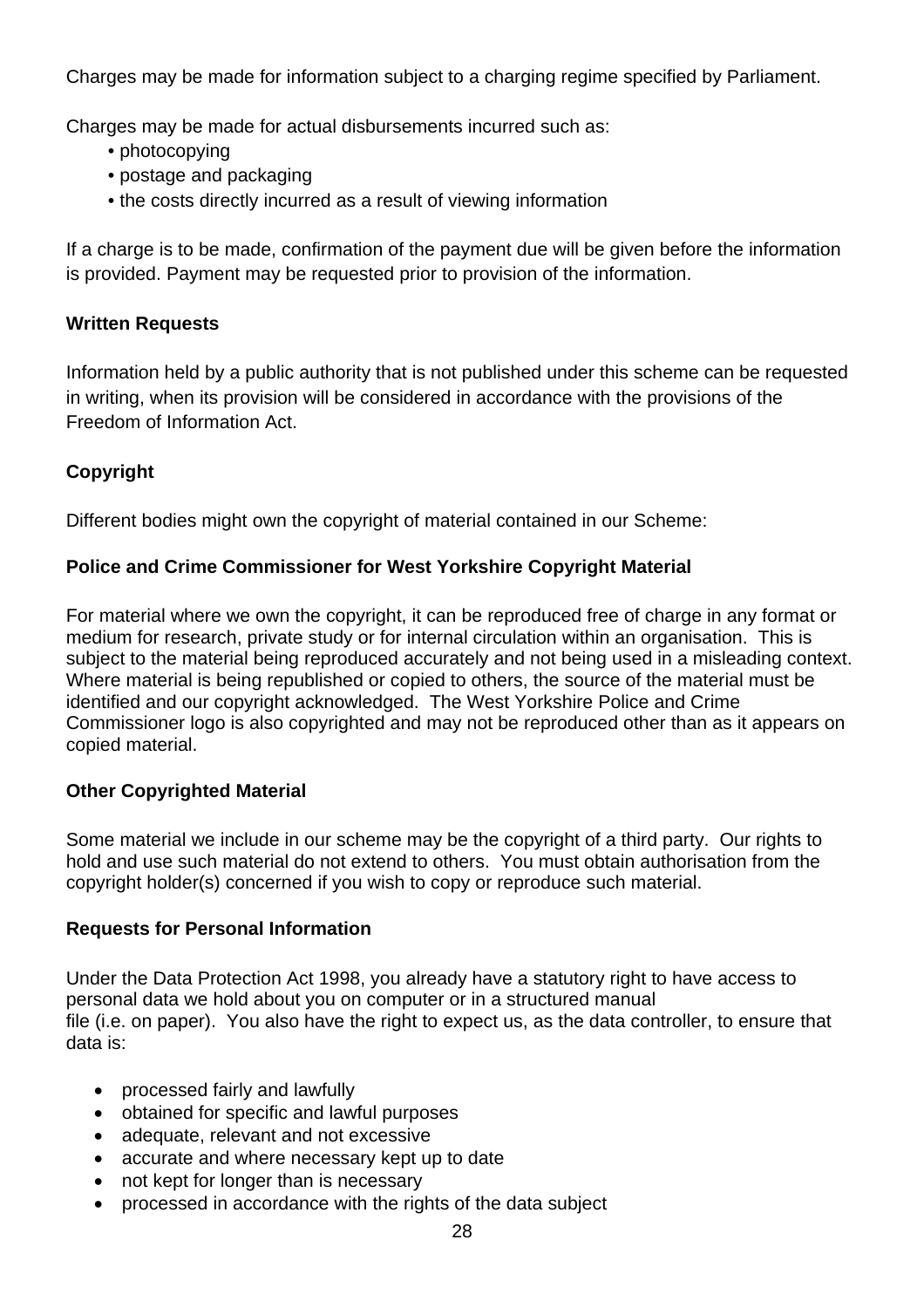- kept secure
- not transferred abroad unless to countries with adequate data protections laws.

For the purposes of the 1998 Act, "personal data" is information that relates to a living identifiable person. The person or organisation who controls the purpose and manner in which data is processed is the "data controller". More information on the Data Protection Act can be found on the website of the Information Commissioner [www.informationcommissioner.gov.uk](http://www.informationcommissioner.gov.uk/) or from the address given below.

## **Information where the Commissioner is the Data Controller**

Where we are the data controller, you are entitled to be told whether we hold data about you, and if we do:

- to be given a description of the data in question
- to be told for what purposes the data is processed
- to be told the recipients, or classes of recipients, to whom the data is or may be disclosed

You are also entitled to a copy of the information with any unintelligible terms, acronyms or codes explained. You will also be given any information available to us on the source of the data. The data will be in its latest form.

If you wish to apply for access to your personal data, known as "a subject access request", you should write to us at Ploughland House, 62 George Street, Wakefield, WF1 1DL. A fee of £10 must accompany your request together with proof or your identity. We also need to be supplied with the details needed to locate the information you seek. A request for access to personal data will be dealt with promptly and in any event within 40 days or receipt of the request and payment of the fee.

If you consider that a request by you for access to your personal data has not been dealt with properly, you may:

write to us at the above address seeking resolution of your complaint.

 write to the Information Commissioner, who is appointed to consider such complaints at: Office of the Information Commissioner Wycliffe House Water Lane Wilmslow, Cheshire SK9 5AF

The Information Commissioner is empowered to assess whether there has been a failure to comply with the 1998 Act. The Information Commissioner can issue enforcement proceedings if satisfied that there has been a contravention of the data protection principles. The Information Commissioner can also recommend that you apply to court alleging a failure to comply with the subject access provisions of the 1998 Act. The court may make an order requiring compliance with those provisions and may also award compensation for any damages you have suffered as well as any associated distress.

# **Information where the Commissioner is not the "Data Controller"**

In many cases, it is the police and not the Commissioner who hold personal information. The Police National Computer includes information on prosecutions, convictions and cautions. Chief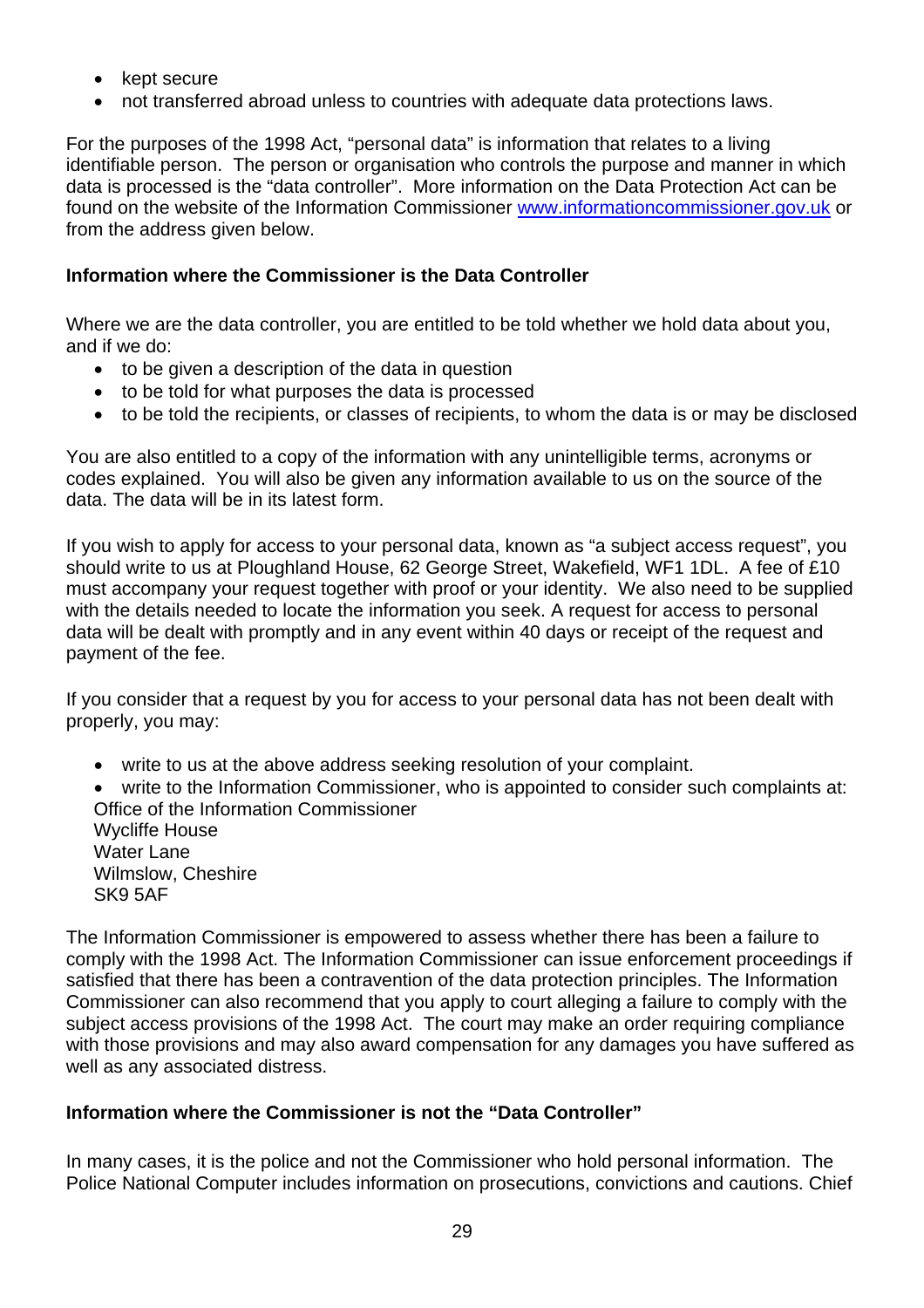Officers of Police are the "data controllers" for this information and not the Police and Crime Commissioner.

You have the right to be told by a Chief Officer whether any information is held about you on the Police National Computer and a right to a copy of that information. The Chief Officer will give that information if he is satisfied as to your identity and on payment of a fee of £10. The Chief Officer may deny access to this information where the information is held for the prevention or detection of crime or for the apprehension or prosecution of offenders and where release of the information would be likely to be prejudicial to any of these purposes.

Police Forces provide a form to simplify the exercise of your subject access rights to PNC information. In the case of West Yorkshire Police you should contact: -

 West Yorkshire Police Force Data Protection Office PO Box 9 **Wakefield**  WF1 3QP Telephone: 101

Or alternatively, you can visit the Help Desk of any West Yorkshire Police Station.

## **Requests under the Environmental Information Regulations**

If you wish to make a request for information under the Environmental Information Regulations (EIR), you should write to:

Chief Executive Office of the Police and Crime Commissioner for West Yorkshire Ploughland House 62 George Street **Wakefield** WF<sub>1</sub> 1DL

 Telephone: 01924 294000 Fax: 01924 294008 E-mail: foi@westyorkshire-pcc.gov.uk

#### **Comments about the Publication Scheme**

If you have any comments on our publication scheme or feel that the scheme could be improved, you should write, in the first instance to:

 Julie Reid Office of the Police and Crime Commissioner for West Yorkshire Ploughland House 62 George Street Wakefield WF1 1DL Telephone: 01924 294000 Fax: 01924 294008 E-mail: foi@westyorkshire-pcc.gov.uk